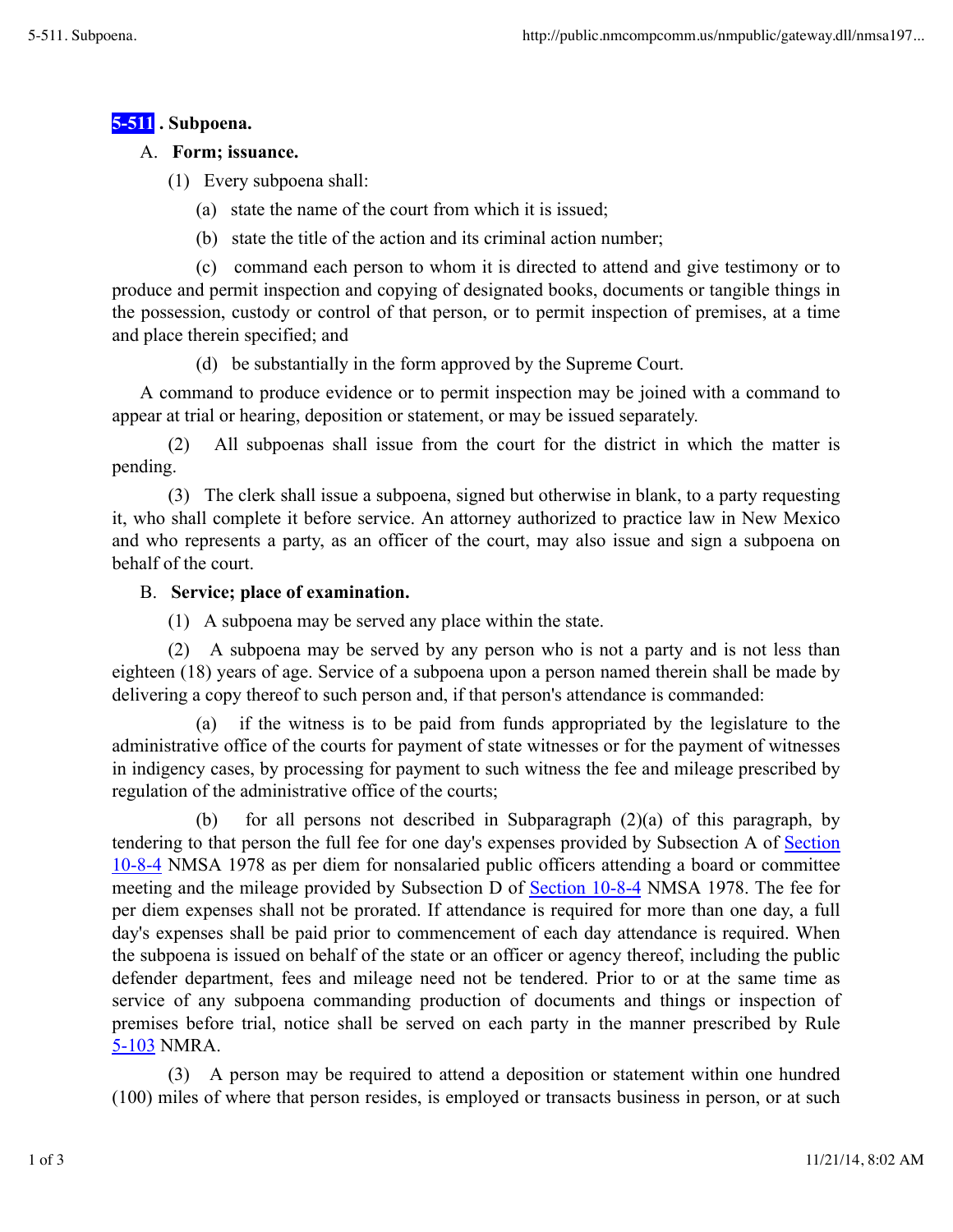other place as is fixed by an order of the court.

(4) A person may be required to attend a hearing or trial at any place within the state.

(5) Proof of service when necessary shall be made by filing with the clerk of the court a return substantially in the form approved by the Supreme Court.

(6) A subpoena may be issued for taking of a deposition within this state in a criminal action pending outside the state pursuant to Section 38-8-1 NMSA 1978 upon the filing of a miscellaneous proceeding in the judicial district in which the subpoena is to be served. Upon the docketing of the miscellaneous proceeding, the subpoena may be issued and shall be served as provided by this rule.

(7) A subpoena may be served in an action pending in this state on a person in another state or country in the manner provided by law or rule of the other state or country.

### C. **Protection of persons subject to subpoenas.**

(1) A party or an attorney responsible for the issuance and service of a subpoena shall take reasonable steps to avoid imposing undue burden or expense on a person subject to that subpoena. The court on behalf of which the subpoena was issued shall enforce this duty and impose upon the party or attorney in breach of this duty an appropriate sanction.

(2)

(a) A person commanded to produce and permit inspection and copying of designated books, papers, documents or tangible things, or inspection of premises need not appear in person at the place of production or inspection unless commanded to appear for deposition, statement, hearing or trial.

(b) Subject to Subparagraph (2) of Paragraph D of this rule, a person commanded to produce and permit inspection and copying may, within fourteen (14) days after service of the subpoena or before the time specified for compliance if such time is less than fourteen (14) days after service, serve upon all parties written objection to inspection or copying of any or all of the designated materials or of the premises. If objection is made, the party serving the subpoena shall not be entitled to inspect and copy the materials or inspect the premises except pursuant to an order of the court by which the subpoena was issued. If objection has been made, the party serving the subpoena may, upon notice to the person commanded to produce, move at any time for an order to compel the production. Such an order to compel production shall protect any person who is not a party or an officer of a party from significant expense resulting from the inspection and copying commanded.

(3)

(a) On timely motion, the court by which a subpoena was issued shall quash or modify the subpoena if it:

(i) fails to allow reasonable time for compliance,

(ii) requires a person who is not a party or an officer of a party to travel to a place more than one hundred (100) miles from the place where that person resides, is employed or regularly transacts business in person, except that, subject to the provisions of Subparagraph (3)(b)(iii) of this paragraph, such a person may in order to attend trial be commanded to travel from any such place within the state in which the trial is held, or